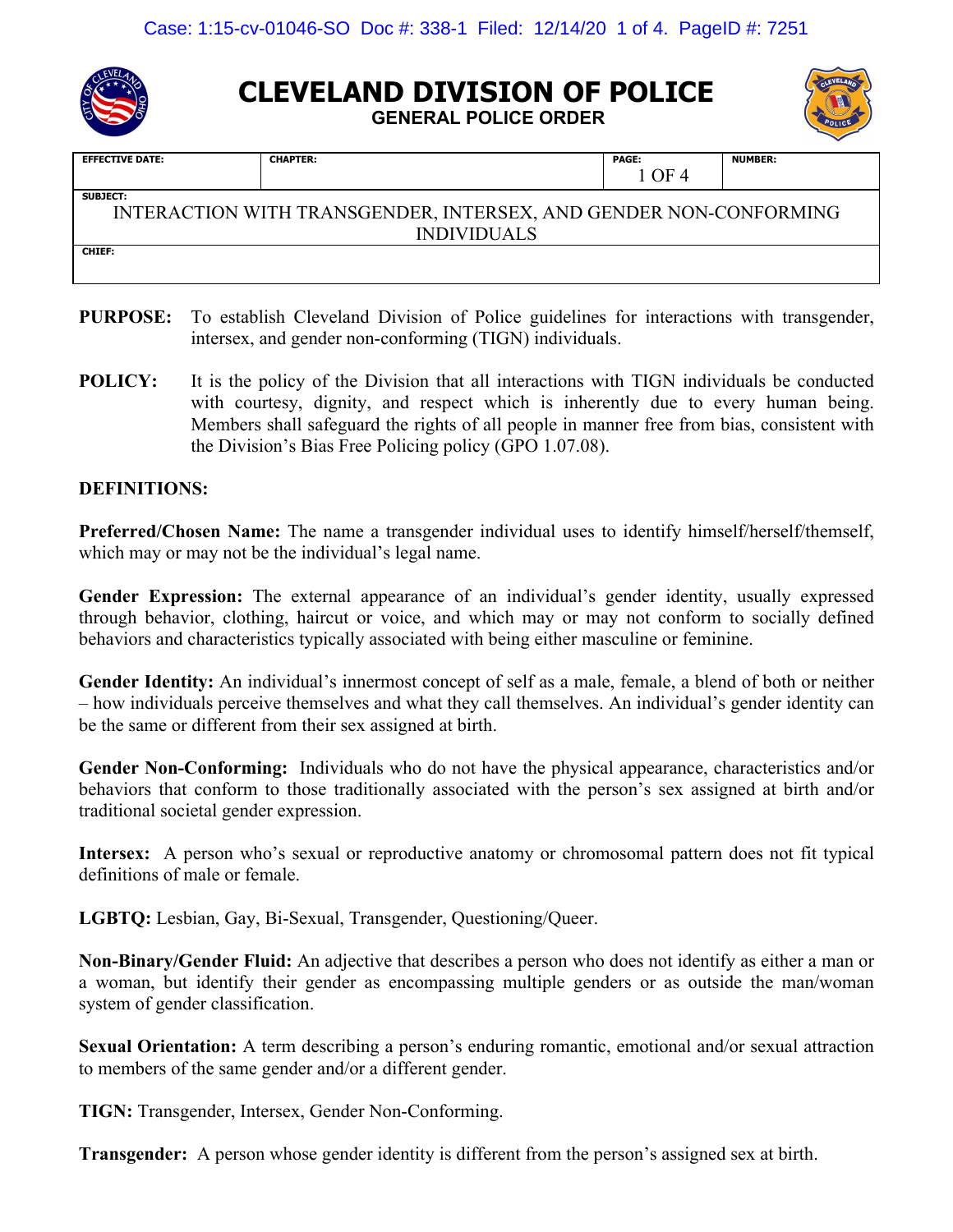| <b>PAGE:</b>  | SUBJECT:                                          | <b>NUMBER:</b> |
|---------------|---------------------------------------------------|----------------|
| $\angle$ of 5 | INTERACTION WITH TRANSGENDER. INTERSEX AND GENDER |                |
|               | NON-CONFORMING INDIVIDUALS                        |                |

#### **PROCEDURES:**

#### **I. Professional Interaction Guidelines**

- A. Members Shall
	- 1. Respectfully, with courtesy and professionalism, treat individuals in a manner appropriate to the individual's gender, or gender identity/expression.
	- 2. When addressing or discussing TIGN subjects, use the pronouns appropriate for the subject's gender identity or the pronouns the individual chooses to use. (e.g. she, her, hers for an individual who self identifies as a woman; he, him, his for an individual who self-identifies as a man; they, them, and theirs for individuals who don't identify as either man or woman).
	- 3. When a situation arises that involves the need to clarify gender identity, respectfully and discreetly inquire as to how the subject would like to be addressed (e.g., "sir," "Miss," "Ms.") and the preferred/chosen name by which the individual would like to be addressed. This name shall be documented as an alias if it differs from the individual's legal name.
	- 4. When requested by a subject, address the subject by their preferred/chosen name rather than that which is on their government issued identification.
- B. Members Shall Not
	- 1. Use harassing, intimidating, or derogatory language verbally, in writing, or by gesture concerning an actual or perceived gender, gender identity/expression, or sexual orientation.
	- 2. Require proof of a subject's gender or challenge a subject's identity/expression except when legally necessary (i.e. processing an arrest, completing reports/citations).
	- 3. Disclose a subject's gender identity or sexual orientation to other arrestees, members of the public, or other government personnel, absent a proper law enforcement purpose.
	- 4. Absent providing details regarding a pertinent criminal investigation, disclose to parents or guardians sensitive information they discover about a juvenile's gender identity/expression, or sexual orientation. This information shall be kept private so as to avoid placing the juvenile at increased risk for violence or rejection in the home and to allow the juvenile to choose whether to provide the information.
	- 5. Make assumptions about a subject's sexual orientation based upon a subject's gender, or gender identity/expression.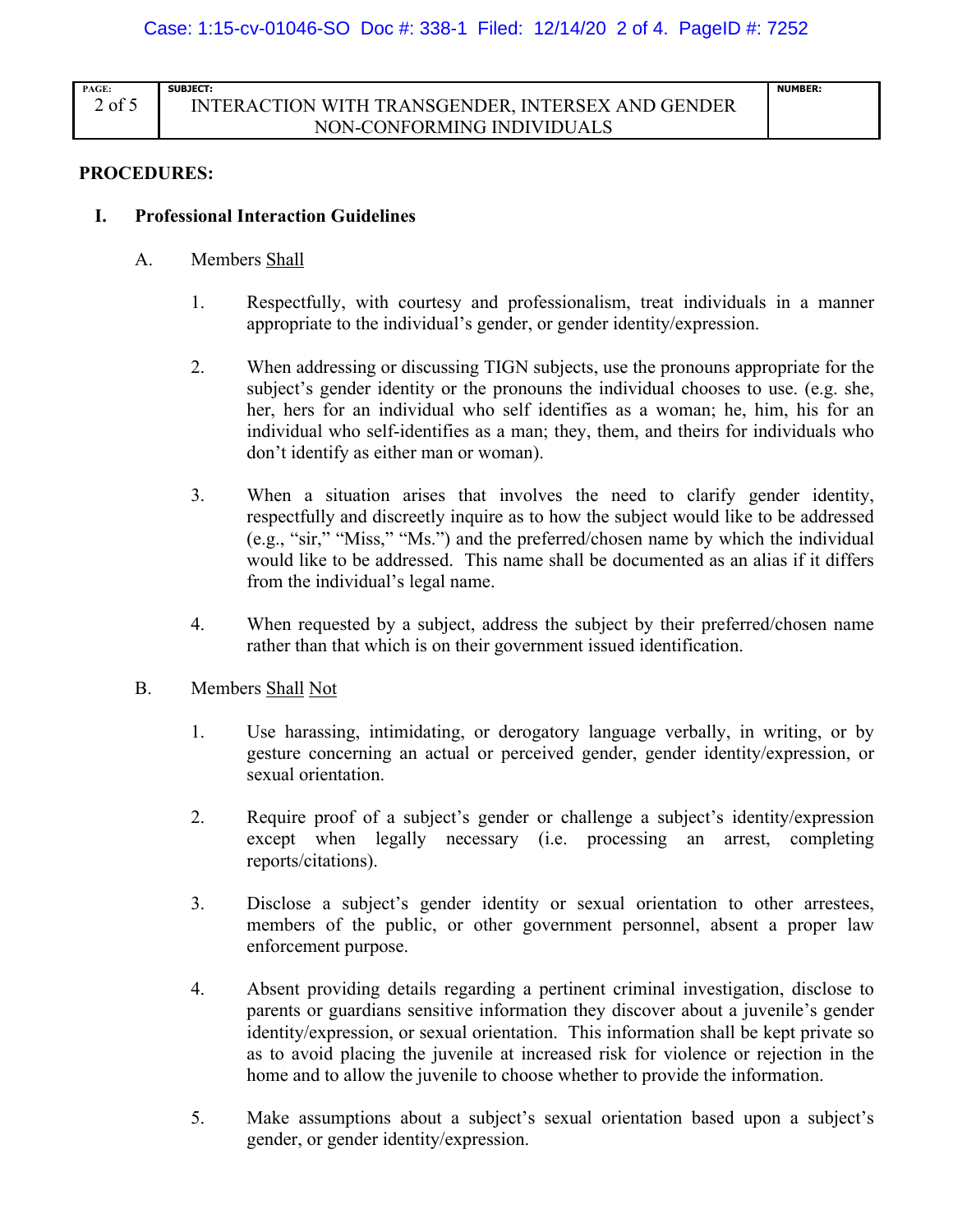| PAGE:  | <b>SUBJECT:</b>                                   | <b>NUMBER:</b> |
|--------|---------------------------------------------------|----------------|
| 3 of 5 | INTERACTION WITH TRANSGENDER. INTERSEX AND GENDER |                |
|        | NON-CONFORMING INDIVIDUALS                        |                |

- 6. Use a subject's gender identity/expression alone as reasonable suspicion that the individual is or has engaged in a crime, including prostitution.
- 7. Request an individual, during field encounters, to remove appearance related items such as wigs, clothing, prosthetics, or make-up that conveys gender identity unless there is an articulable and specific law enforcement reason to do so.

#### **II. Gender Classification Guidelines for TIGN Subjects for Data/Report Purposes**

- A. A subject's sex shall be classified as it appears on the subject's governmental issued identification card or governmental databases.
	- 1. For purposes of listing sex and name when required on citations, incident reports, arrests, and other official documentation, members shall use the designation listed in the most recent records in official government databases, starting with LEADS. Enter any preferred/chosen name as an alias name, if available.
	- 2. When completing a narrative for incident reports that include TIGN subjects, officers shall note the subject's legal information in the report; however, the subject's preferred/chosen name and personal pronouns shall be used during the body/narrative of the incident report.
	- 3. In the event that there is uncertainty regarding the appropriate classification of a subject's sex, officers shall respectfully request the arrestee's sex.

# **III. Stops, Searches and Transportation of TIGN Subjects**

- A. Stops and Searches
	- 1. Members shall not stop, detain, frisk, or search a person in whole or part for the purpose of determining that person's gender or in order to call attention to the person's gender expression.
	- 2. Members shall be aware that the presence of needles may be indicative of prescribed hormone treatment and/or therapy and is not necessarily indicative of illegal drug possession, use, or drug paraphernalia.
		- a. If a strip or body cavity search is to be conducted the procedures set forth in GPO #2.02.04 Strip Searches and Body Cavity Searches shall be followed.
	- 3. Members shall conduct custodial searches respectfully and, when possible, be conducted by officers of the same gender/gender identity as the arrestee.
		- a. If an officer is uncertain regarding an arrestee's gender/gender identity, officers shall respectfully request the arrestee's gender/gender identity.